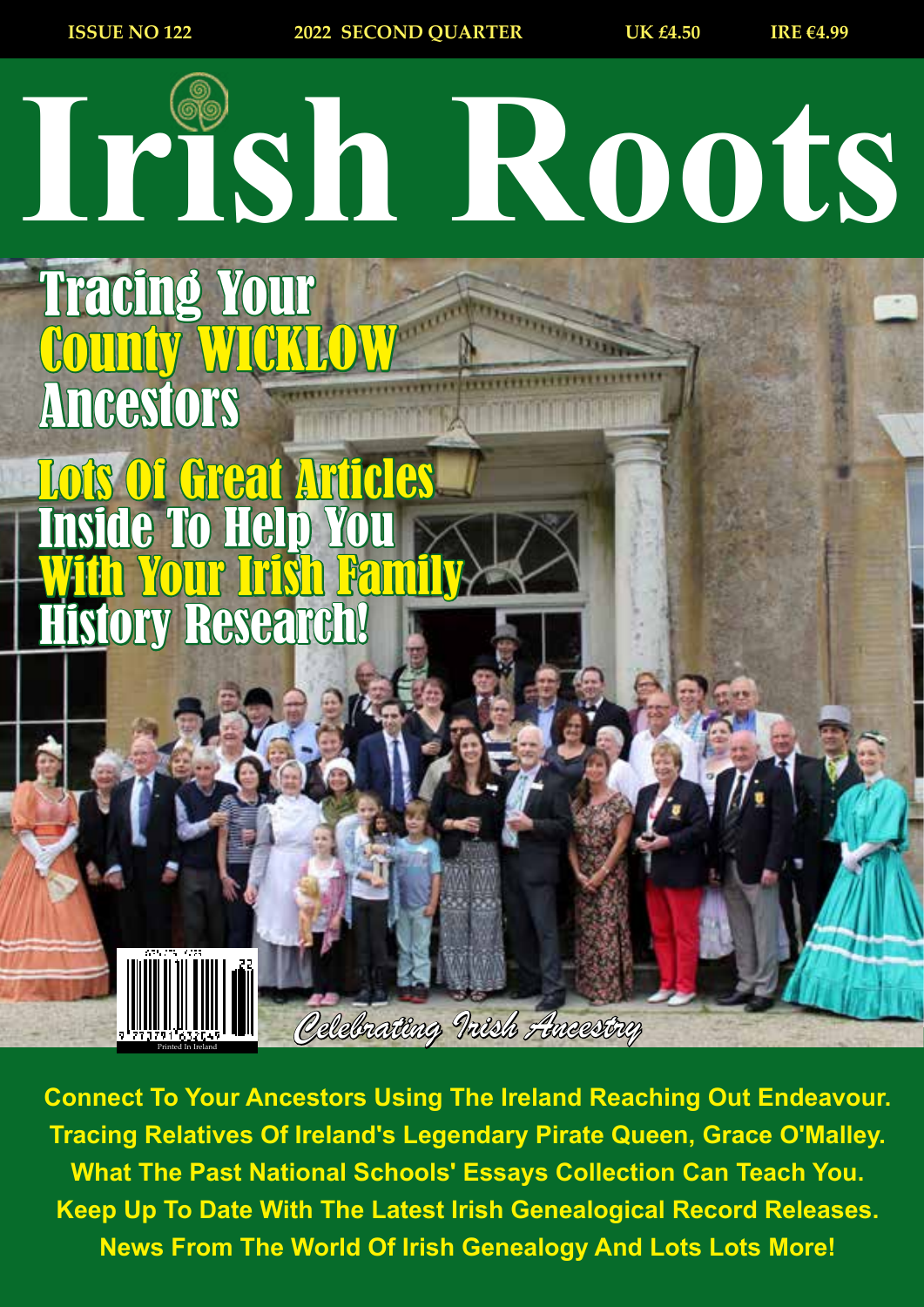

In 1938, thirteen-year-old Maisie Nesbitt, a student at Drumakill School in Muckno, co. Monaghan wrote a short essay describing the types of games she played. Her essay described, '…throwing rings and an old king cole's nose, dominoes, tea-out, drawing with chalk, marbles, blind man's buff. We play the singing games when we have visitors…In the summer I play swing, ball, tig, hiding and go seek. I play house. On Halloween nights I play catching an apple in a basin of water. The ones that take a bit out of an apple hanging from the ceiling will get it. At tea time the one that gets the ring in the cake will be married first.'(Maisie Nesbitt, Drumakill, Muckno, Co. Monaghan, Vol 943, page 207.) Maisie's essay is located in the largest archival collection of Irish children's writings from the twentieth century. As part of a scheme sponsored by the National Folklore Commission in the late 1930s, Maisie, and over 100,000 other children, participated in a project to collect and preserve folklore within their communities.

he scheme asked older schoolchildren in primary education, age 11-14, to write essays, in Irish or English, based on material collected from their parents, grandparents and older members of their community about local lore, traditions and customs. Over 5,000 primary schools contributed material from their district. The topics the children were instructed to research and write about included local history, monuments, folktales, legends, local place names, descriptions of the landscape, riddles, proverbs, songs, customs, beliefs, games, pastimes, traditional work practices, crafts,

festivals, and food. They are one of the largest archives of children's writings in Europe and form an invaluable resource for genealogical researchers to find detailed information about lore, history and customs unique to a particular parish, or perhaps a researcher might be lucky enough to find an essay written by their relatives.

## The Irish Folklore Commission (1935-1971))

The Irish Folklore Institute, which drew from the membership of An Cumann le Béaloideas Éireann, was established with government funding in 1930. The Institute was expanded in 1935 and became Coimisiún Béaloideas Éireann, the Irish Folklore Commission. The Commission was active until 1971, when it was replaced by the Department of Irish Folklore and incorporated into University College Dublin. Seamus Ó Duilearga (1899–1980) strongly influenced the character and direction of the Folklore Commission. His Handbook of Irish Folklore (1940) became the standard for collectors and directed interest in certain features of Irish life. The rapid decline of the Irish language prompted Ó Duilearga to emphasise collecting as the most pressing activity of the Commission.